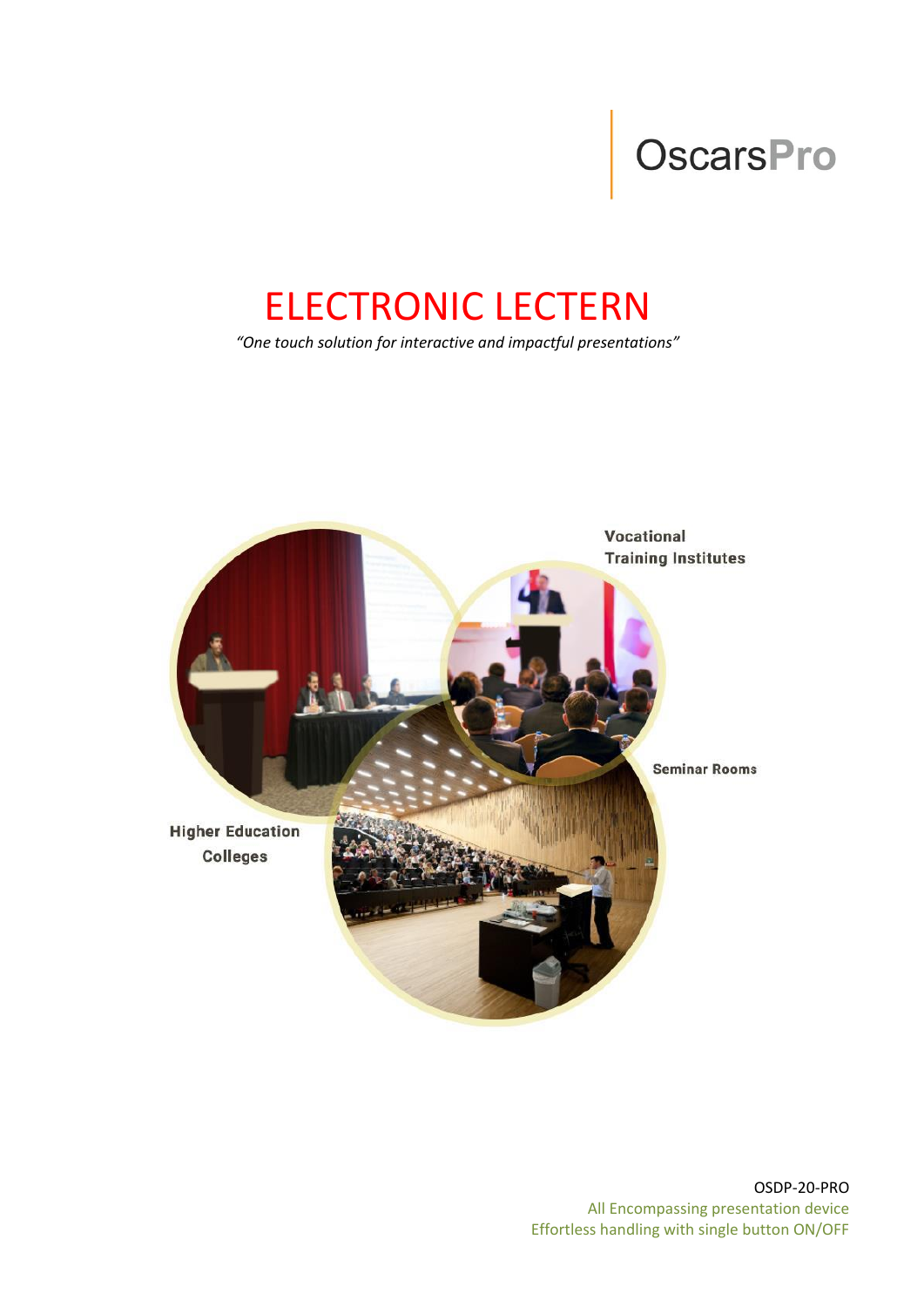## OscarsPro

#### **Electronic Lectern**

| <b>Built-in-Device</b>        |                                                                                           |
|-------------------------------|-------------------------------------------------------------------------------------------|
| Amplifier                     | 100 Watts amplifiers with built-in wireless microphone receiver                           |
| Speakers                      | 50 x 2 Watts                                                                              |
| Wireless Microphone Units     | Lapel and handheld mic x 1                                                                |
| Gooseneck Microphone          | Cardiods/Lobar directivity Gooseneck Microphone 21.5cm with XLR output, permanent         |
|                               | polarized, condenser, Phantom powered (no batteries required), ON/OFF Switch,             |
|                               | ON/OFF LED light indicator.                                                               |
| <b>Sliding Trays</b>          | Provision for keeping Keyboard mouse and Laptop                                           |
| Power Supply                  | AC Supply, 180 -240V, 50Hz                                                                |
| Lock Mechanism                | All the locks fitted in the powder coated steel body have a single key. Different podiums |
|                               | key is not interoperable.                                                                 |
| EMC and Safety (for safety &  | Password protection and physical key for secure access to system integrated               |
| display)                      | authentication system having RFID                                                         |
| <b>Console Panel Ports</b>    | RGB In, USB, LAN, Display Port                                                            |
| Power Consumption             | 300 Watt Maximum                                                                          |
| Lan Connection                | RJ45 Lan port at the panel to connect network                                             |
| Controller                    |                                                                                           |
| Ports on front Panel          | VGA, HDMI, USB3.0x2, Audio IN                                                             |
| Ports on Rear Panel           | USB 3.0 X 2, VGA Input x 2, VGA Output x 2, RCA Audio IN X 1, RCA Audio Output x 2,       |
|                               | HDMI Input x 2, HDMI Output x 2                                                           |
| <b>Buttons on front Panel</b> | Push buttons to control Volume Up& Down, Volume Mute and to switch sources of             |
|                               | HDMI Visual Presenter, VGA Visual Presenter, HDMI Laptop, PC HDMI, VGA Laptop, VGA        |
|                               | PC and Power On/Off                                                                       |
| Power                         | 5 V DC Adaptor                                                                            |
|                               |                                                                                           |
| <b>Display</b>                | Capacitive touch with adjustable tilt mechanism with 3 mm overlay                         |
| Screen                        | Backlit LED, 53 cm                                                                        |
| Resolution                    | 1920 x 1080 Full HD                                                                       |
| <b>Interactive Resolution</b> | 4000 LPI (Lines per Inch)                                                                 |
| <b>Brightness</b>             | <b>250 NITS</b>                                                                           |
| <b>Aspect Ratio</b>           | 16:10                                                                                     |
| Screen Tilt                   | Manual                                                                                    |
| <b>Touch Capability</b>       | Touch via finger and stylus                                                               |
| <b>Reading Accuracy</b>       | ±0.5 mm (centre)                                                                          |
| <b>Viewing Angles</b>         | 160 vertical and 170 horizontal                                                           |
| Response Time                 | Rapid response time of 5ms                                                                |
| Computer Interface            | USB, VGA/DVI/HDMI Port                                                                    |
| <b>Display Port</b>           | VGA and HDMI                                                                              |